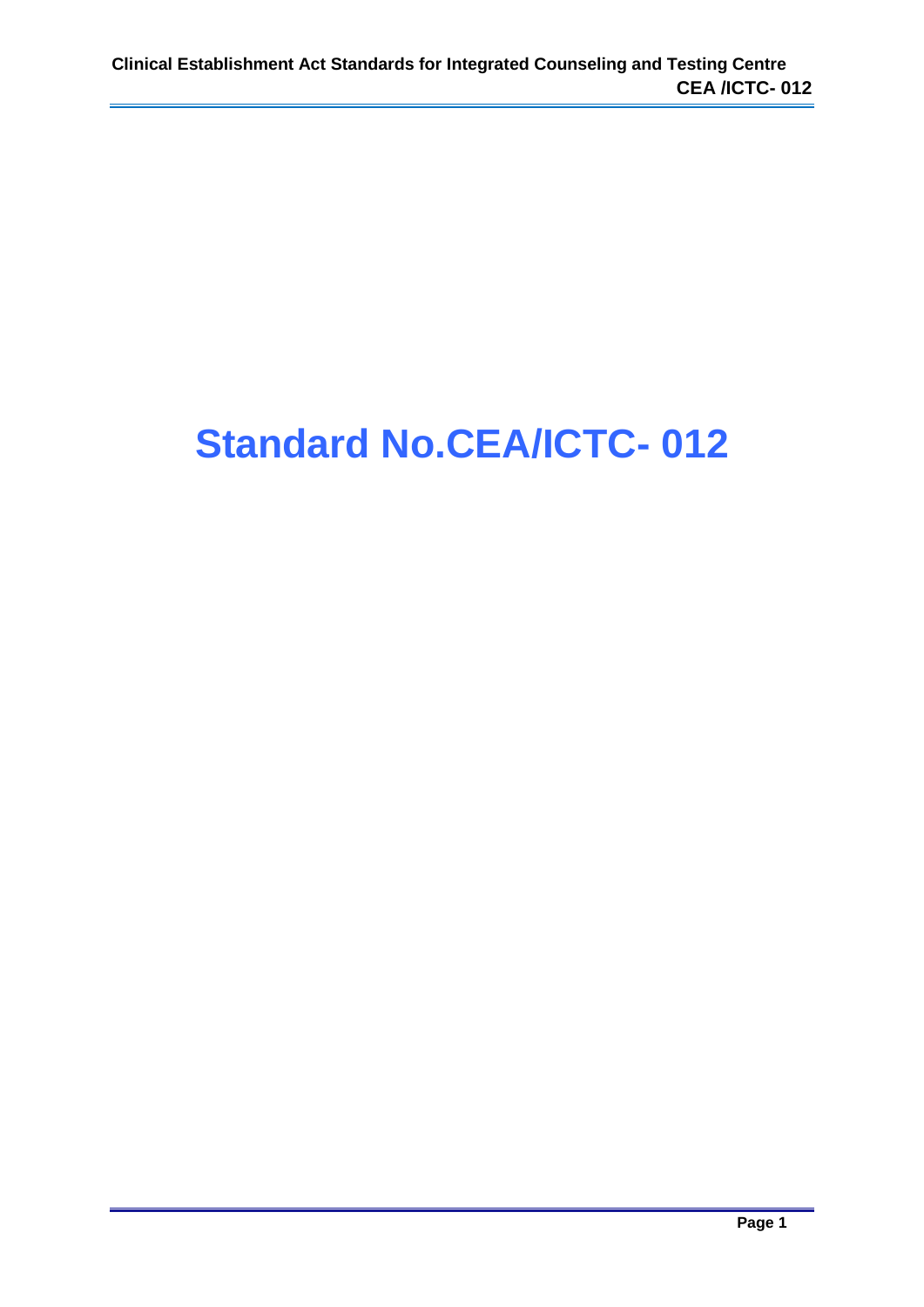# **Clinical Establishment Act Standard for Integrated Counseling and Testing Centre**

**Standard No.CEA/ICTC- 012**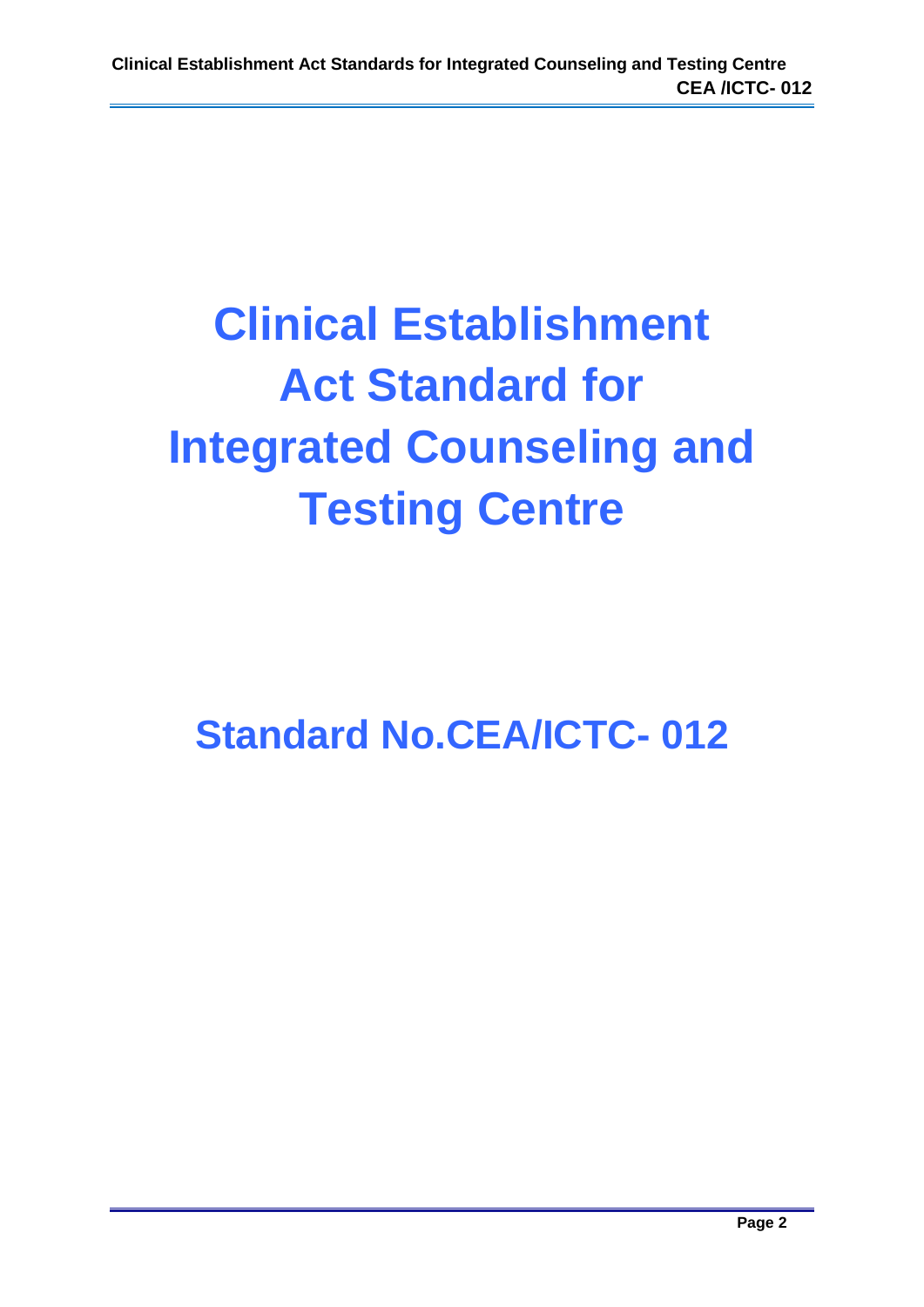## **Introduction**

**In 2010 Clinical Establishments (Registration and Regulation) Act, 2010** has been enacted by the Central Government to provide for registration and regulation of all clinical establishments in the country with a view to prescribe the minimum standards of facilities and services provided by them.

The Ministry has notified the "National Council for Clinical Establishments" and 'The Clinical Establishments (Central Government) Rules, 2012" under this Act vide Gazette. *This Act is applicable to all kinds of clinical establishments from the public and private sectors, of all recognized systems of medicine including single doctor clinics. The only exception will be establishments run by the Armed forces.*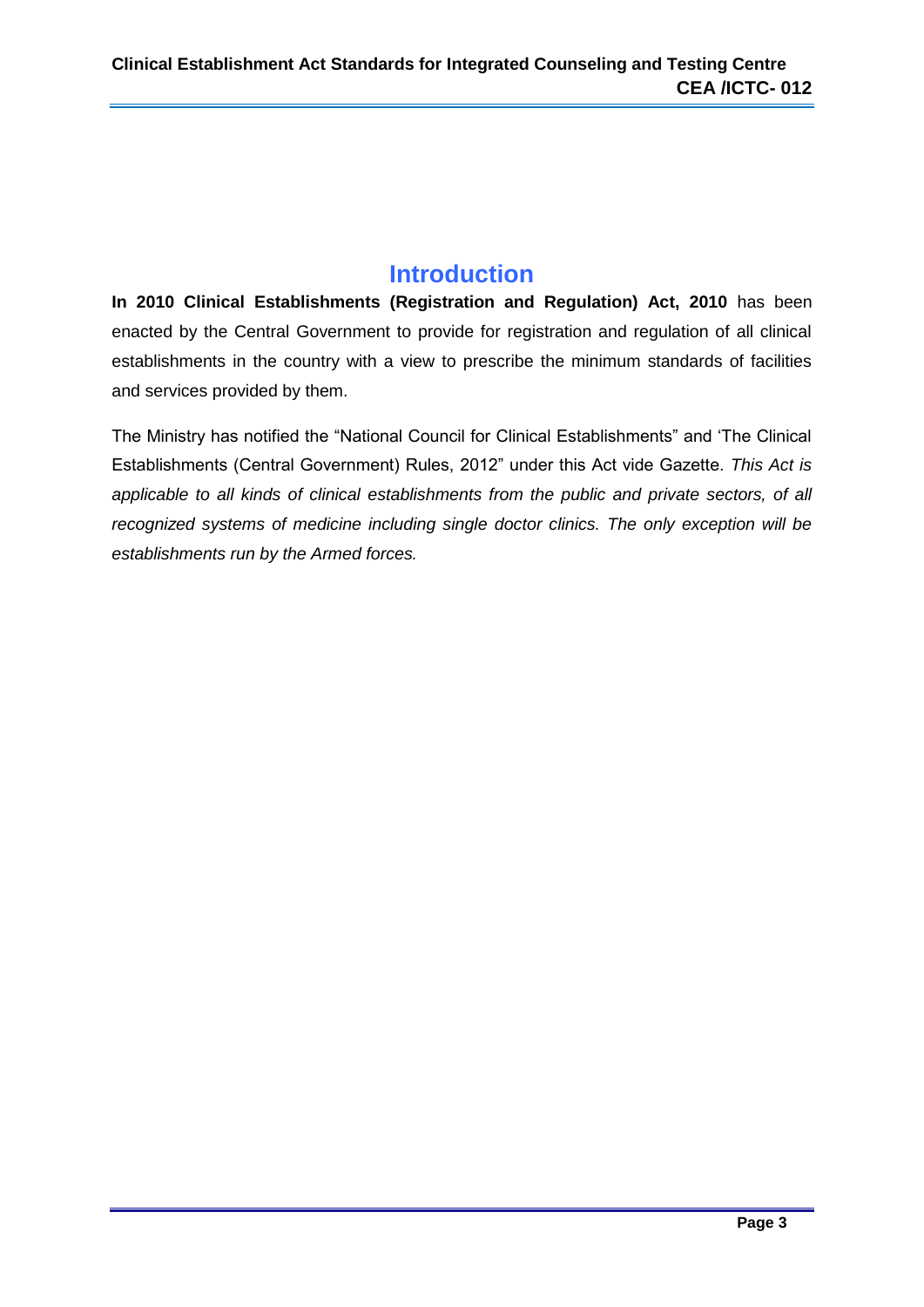## **Table of Contents**

| Sr. No. | <b>Particulars</b>                      | Page No. |
|---------|-----------------------------------------|----------|
| 1.      | <b>Definition</b>                       |          |
| 2.      | Scope                                   |          |
| 3.      | Infrastructure                          |          |
| 4.      | <b>Human Resource</b>                   |          |
| 5.      | Equipment/Instruments/Consumables       |          |
| 6.      | <b>Support Service</b>                  |          |
| 7.      | <b>Legal/Statutory Requirements</b>     |          |
| 8.      | <b>Record Maintenance and Reporting</b> |          |
| 9.      | <b>Others</b>                           |          |
| 10.     | References                              |          |
| 11.     | Annexure 1                              |          |
| 12.     | Annexure 2                              |          |
| 13.     | Annexure 3                              |          |
| 14.     | Annexure 4                              |          |
| 15.     | Annexure 5                              |          |
| 16      | Glossary                                |          |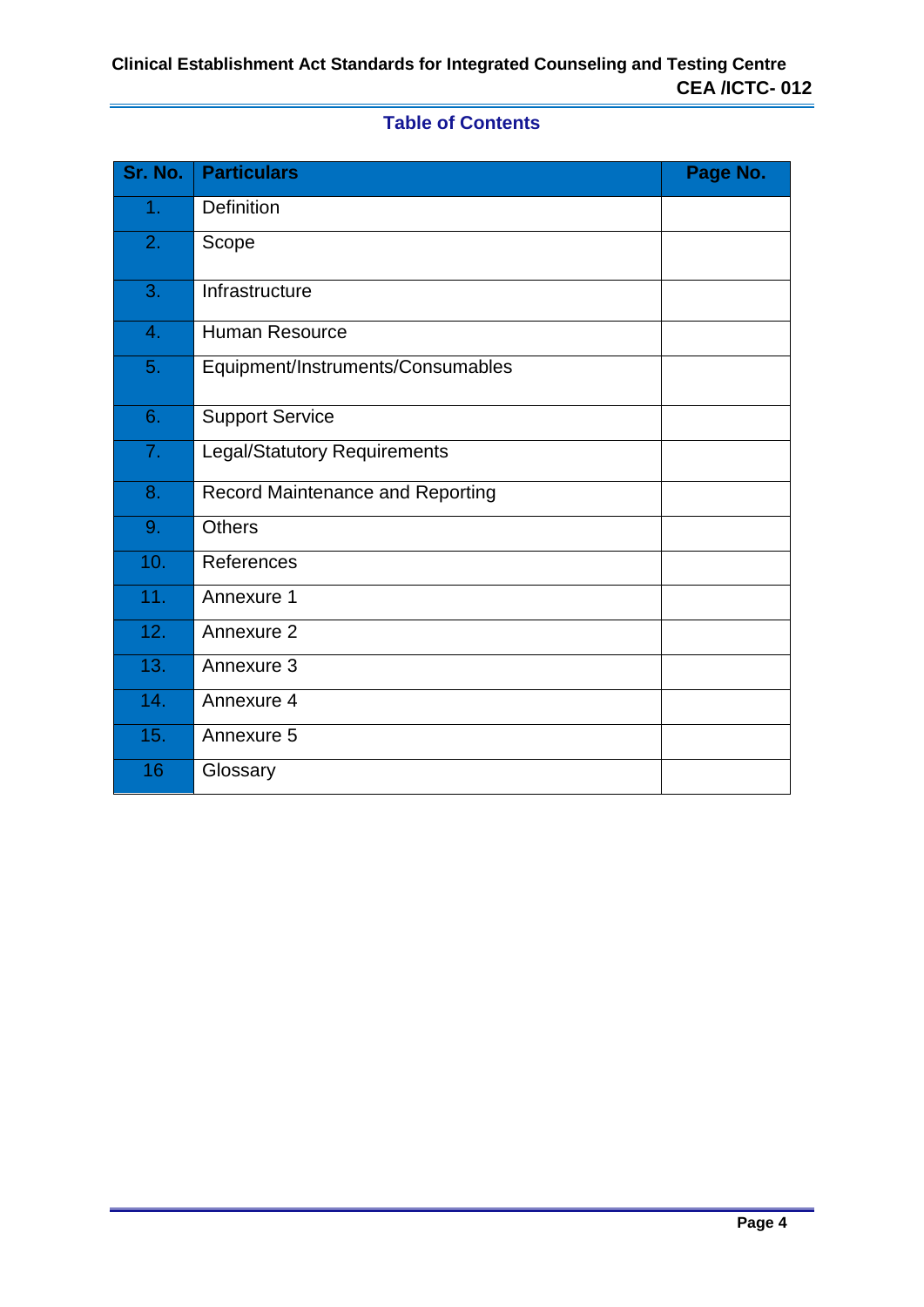#### **Integrated Counseling and Testing Centre**

#### 1. **Definition:**

- 1.1 An integrated counselling and testing centre is a place where a person is counselled and tested and checked for HIV, Tuberculosis, ANC and postnatal follow up on his own free will or as advised by a medical provider.
- 1.2 An ICTC shall be located in health facilities owned by the government, in the private/not for-profit sector, in public sector organizations/other government departments such as the Railways, Employees' State Insurance Department (ESID), etc. and in sectors where nongovernmental organizations (NGOs) have a presence.
- 1.3 In the health facility, the ICTC shall be well coordinated with the Department of Medicine, Microbiology, Obstetrics and Gynecology, Pediatrics, Psychiatry, Dermatology, Preventive and Social Medicine, etc.

#### **2. Scope**

- 2.1 Provision of basic information on modes of transmission and prevention of HIV/AIDS, ANC for promoting behavioral change and reducing vulnerability.
- 2.2 Preventive health education.
- 2.3 Psychosocial support.
- 2.4 Referral and linkages.
- 2.5 Monitoring and supervision.
- 2.6 Training of existing staff.
- 2.7 ICTCs can be classified into two types:
	- a) Fixed-facility ICTCs
	- b) Mobile ICTCs

#### 2.8 **Fixed-facility ICTCs:**

2.8.1 Fixed-facility ICTCs are those that are located within an existing health-care facility/ hospital/centre.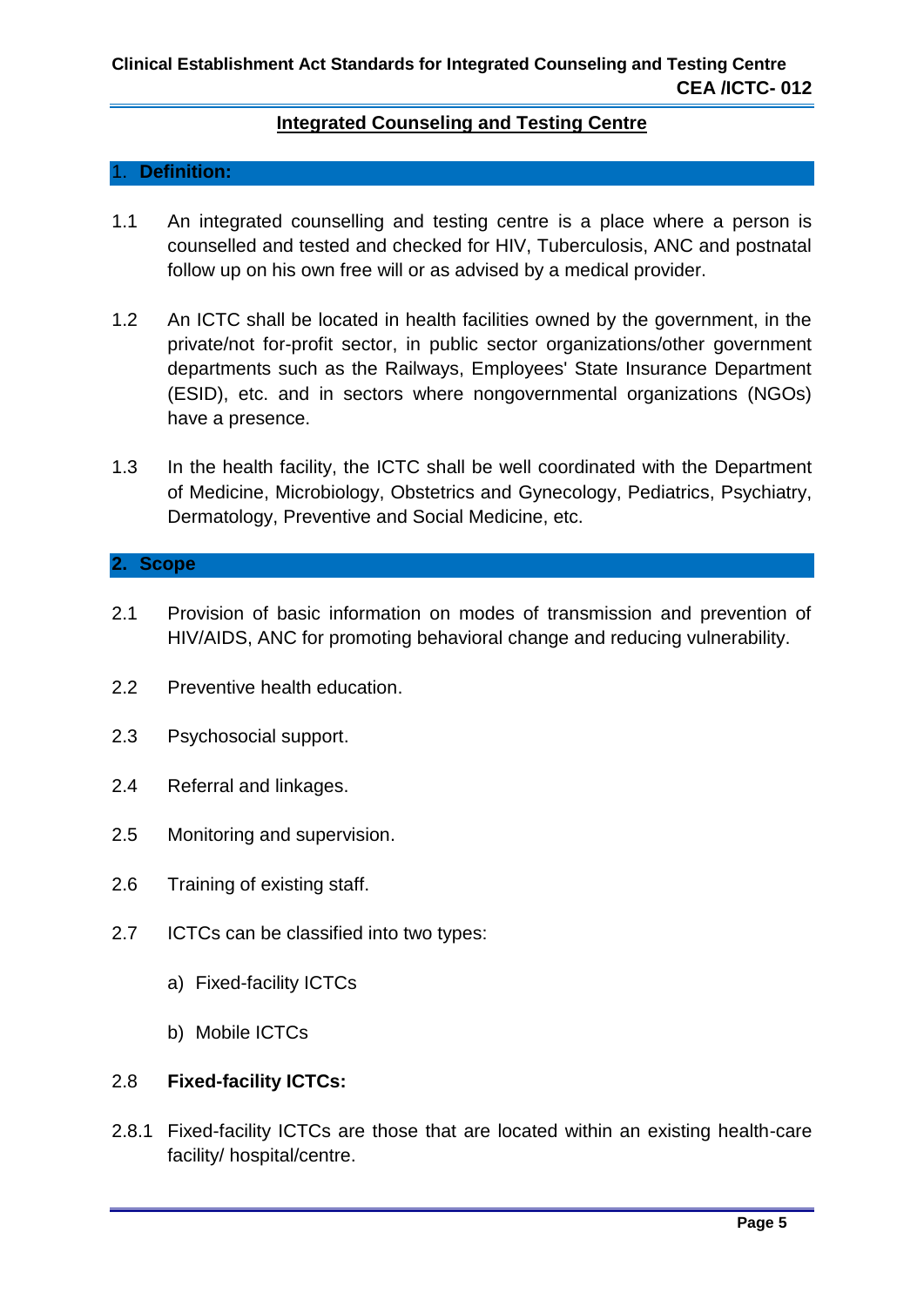#### 2.8.2 A fixed-facility ICTC can be of two types:

- a) "Stand-alone": ICTC having a full-time counsellor and laboratory technician who undertake HIV counselling and testing. Such facilities exist in medical colleges and district hospitals, and in some sub district hospitals.
- b) "Facility-integrated": ICTC which does not have full-time staff and provides HIV counselling and testing as a service along with other services. Existing staff such as the auxiliary nurse midwife (ANM)/staff nurse/health visitor/laboratory technician (LT)/pharmacist are expected to undertake HIV counselling and testing. Such ICTCs will usually be established in facilities that do not have a very large client load and where it would be uneconomical to establish a stand-alone ICTC.
- c) Such facilities are 24-hour PHCs as well as private sector/not-for-profit hospitals, private laboratories, public sector organization-run hospitals or facilities, and in the NGO sector.

#### 2.9 **Mobile ICTCs**

- 2.9.1 Mobile ICTCs is the one which take healthservices into the community.
- 2.9.2 A mobile ICTC is a temporary clinic with flexible working hours in hard-toreach areas, where services are provided ranging from regular health checkup, syndromic treatment for STI/reproductive tract infection (RTI) and other minor ailments, antenatal care, immunization, as well as HIV counselling and testing services.
- 2.9.3 Mobile ICTCs can thus cater to a larger audience and be a more effective preventive intervention by ensuring the reach of services.

### **3. Infrastructure Requirements**

#### **3.1. Signage**

- 3.1 The ICTC centre shall have all appropriate signage in at least local languages.
- 3.2 The building shall have sign board displaying Integrated Counselling and Testing Centre at prominent location.
- 3.3 NACO logo shall be used for illiterate clients to locate the ICTC.
- 3.3.1 **Following informative signage shall be displayed:**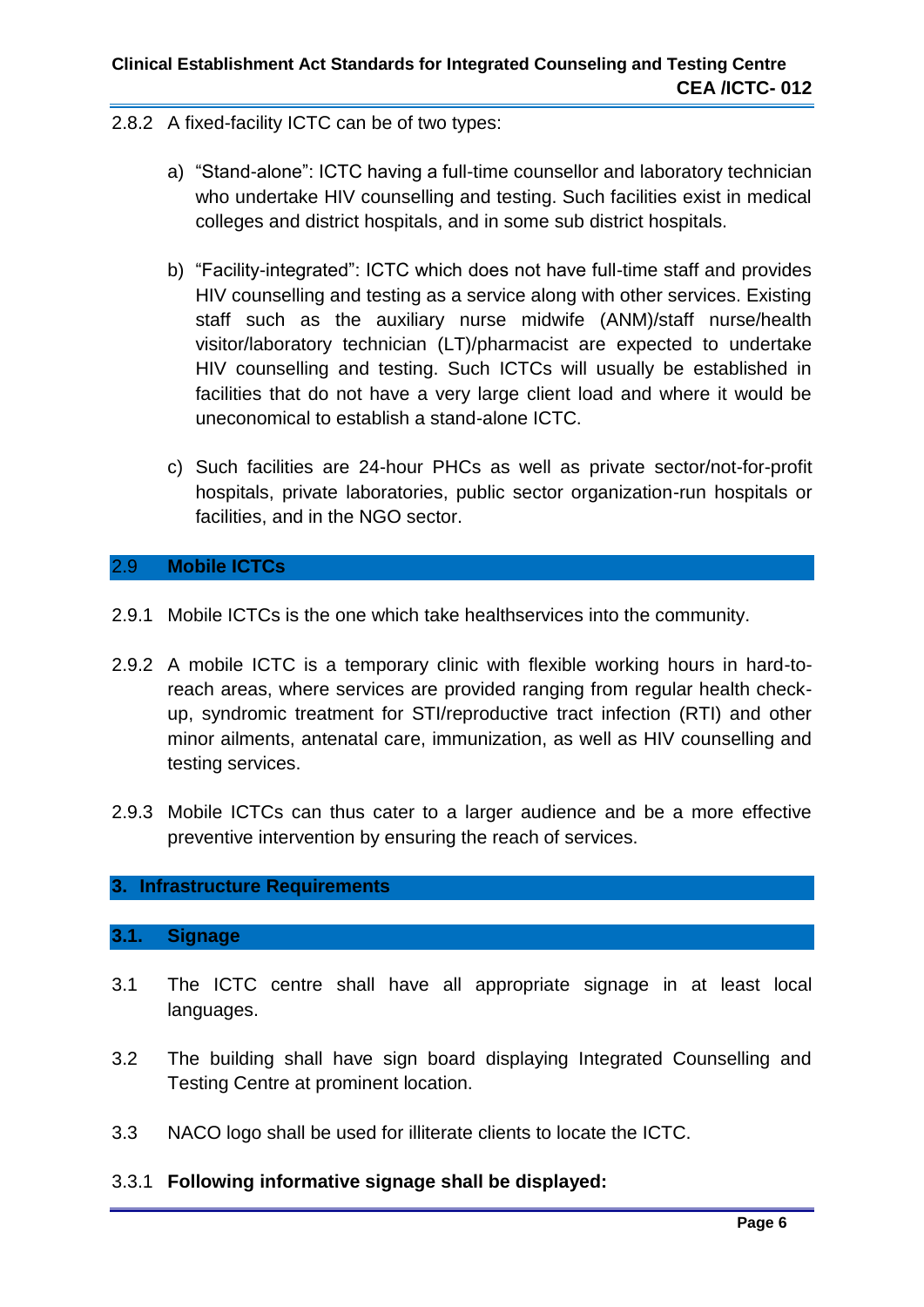- a. Registration details of the ICTC as applicable
- b. Timings of the facility and services

#### 3.3.2 **Following safety signage shall be displayed:**

- a) Appropriate fire exit signage.
- b) Signage for no smoking in prominent places.

#### 3.4 **Facility Premises**

- 3.4.1 In a facility, the ICTC shall be located in a place that is easily accessible and visible to the public.
- 3.4.2 The ICTC shall consist of a counselling room and a blood collection and testing room.
- 3.4.3 The counselling room shall be an enclosed space, ideally 10' X 10' in area so that one-on-one and one-on-group counselling sessions may be undertaken in an atmosphere of privacy.
- 3.4.4 The blood collection room shall have an area of at least 10' x 10'. Blood testing could be done either in the blood collection room or in the main laboratory of the facility.
- 3.4.5 The facility shall be developed and maintained to provide safe, clean and hygienic environment for clients, their families, staff and visitors.
- 3.4.6 The facility shall be well illuminated and ventilated.
- 3.4.7 The facility shall have provision of water and electricity through regular or alternate sources.
- 3.4.8 The facility shall provide appropriate privacy during provision of services.
- 3.4.9 The facility shall have provision for hand washing arrangements.
- 3.4.10 The facility shall have appropriate communication facilities like telephone, internet etc.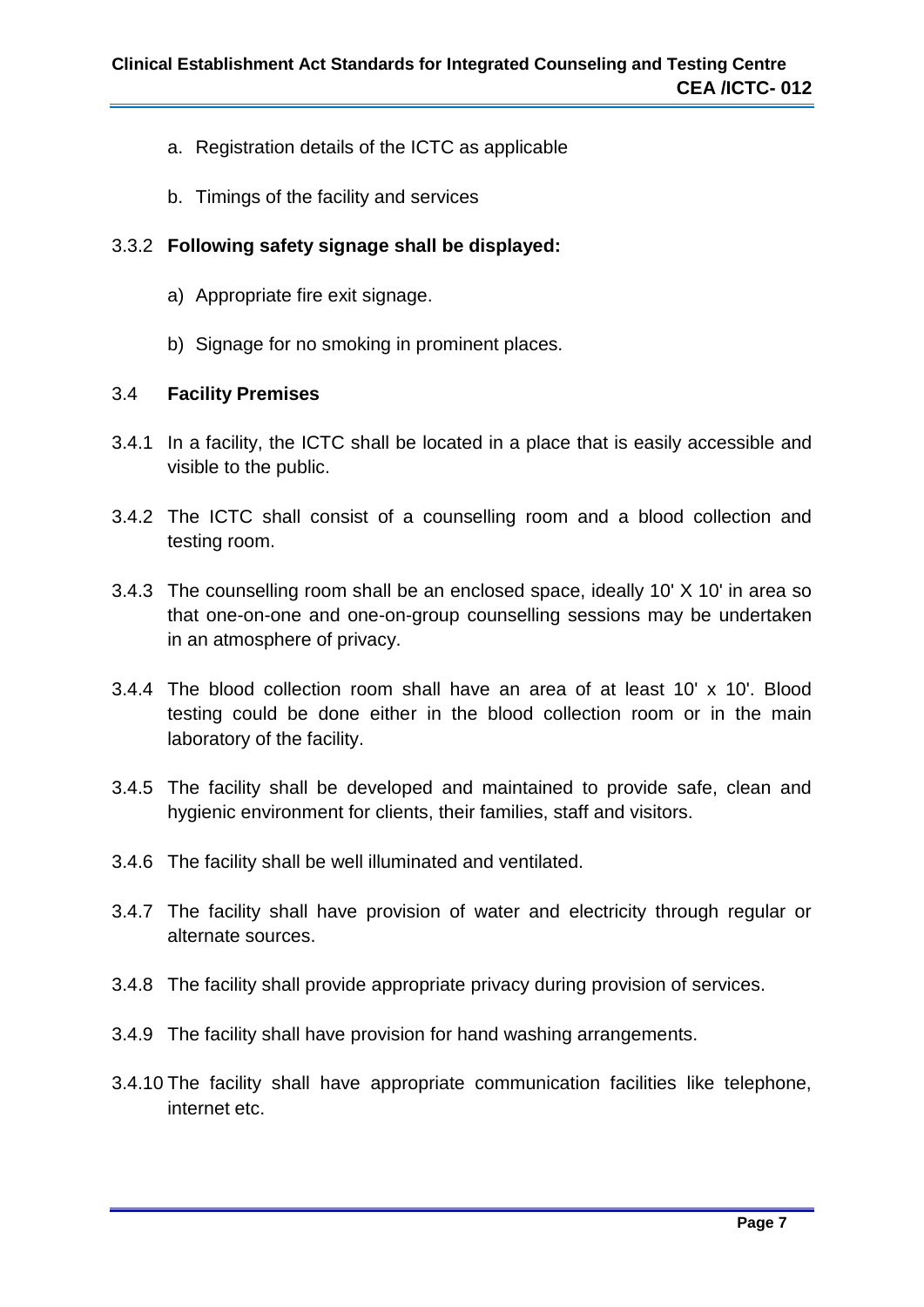- 3.4.11 A mobile ICTC shall consist of a van with a room to conduct a general examination and counseling, and a space for the collection and processing of blood samples, etc.
- 3.4.12 Mobile ICTC shall have a team of paramedical health-care providers (a health educator/ANM, counselor and Lab Technician).

Refer Annexure 1 for norms for setting up an ICTC.

#### 3.5 **Furniture and Fixtures**

- 3.5.1 Furniture and fixtures shall be available in accordance with the activities and workload of the ICTC,
- 3.5.2 The furniture and fixtures shall be functional. For indicative list of items refer to Annexure 2 (This list is indicative and not exhaustive).

#### **4. Human Resource Requirement**

- 4.1 The ICTC shall have qualified and/or trained staff as per the scope of services provided.
- 4.2 Personnel record containing personal and professional information shall be maintained for each staff.
- 4.3 Periodic skill enhancement/up gradation /refresher trainings shall be provided for all categories of the staff relevant to their job profile.
- 4.4 All health care staff shall be made aware of the hospital Post Exposure Prophylaxis (PEP) procedures and the name and contact information of the PEP focal point/person as well as the location where the PEP drugs are stored. For Human Resource requirement refer to Annexure 3.

#### **5. Equipment/Instruments/Consumables**

- 5.1 The centre shall ensure that the minimum space, as well as equipment and communication material required for an ICTC is provided.
- 5.2 The centre shall ensure that blood testing is done either in the blood collection room or in the main laboratory of the facility.
- 5.3 The centre shall ensure that adequate equipment is available to meet the work load requirement.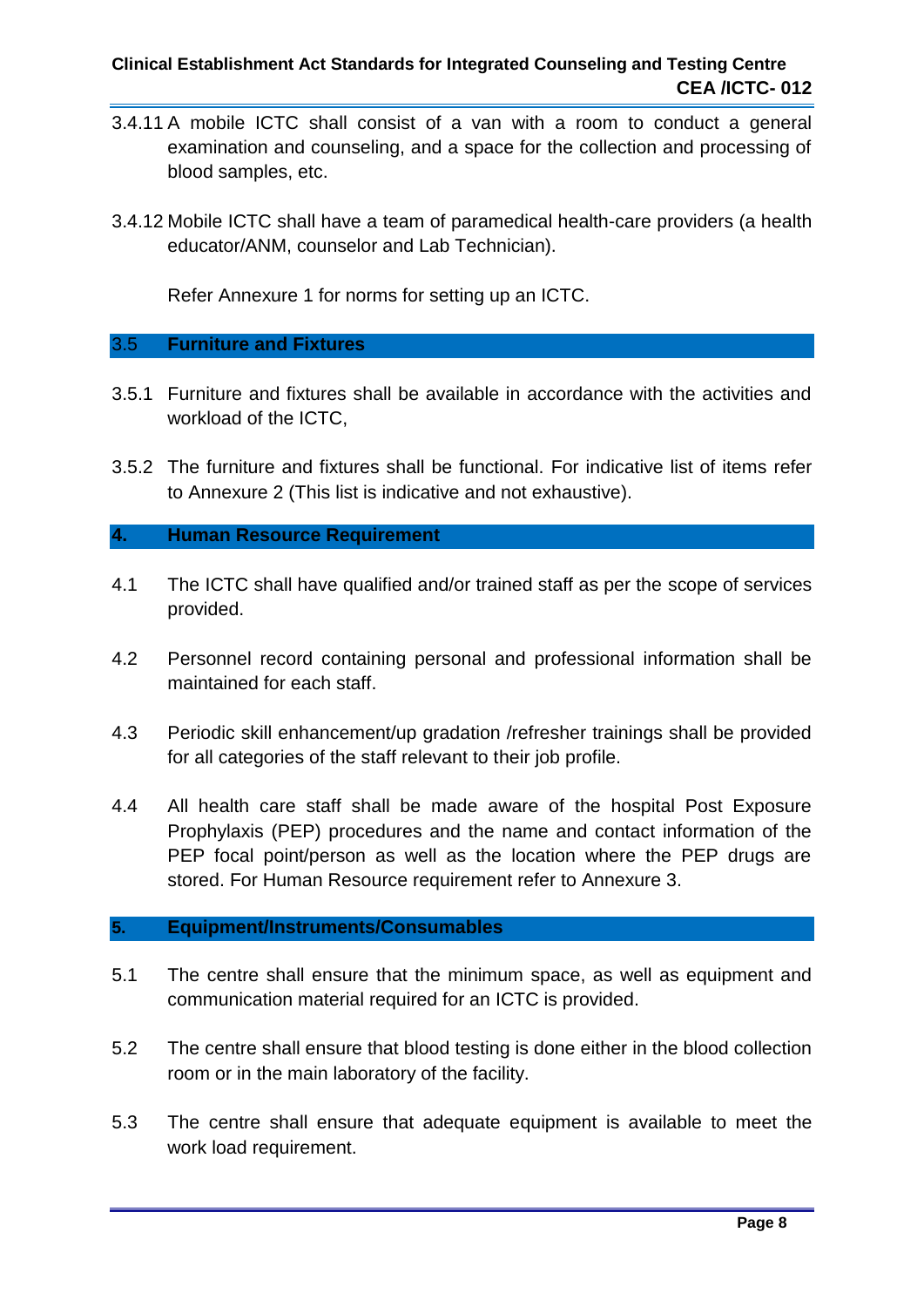- 5.4 All equipment shall be in good working condition at all times.
- 5.5 The centre have provision of periodic inspection, cleaning and maintenance of the equipment. An equipment log book shall be maintained for all major equipment. For indicative list of equipment/instrument refer to Annexure 4 (this list is indicative and not exhaustive).

#### 5.6 **The ICTC shall ensure availability of:**

- a) Information, education and communication (IEC) material required for an ICTC such as flip charts, posters, etc.
- b) Rapid HIV testing kits.
- c) Protective kits and prophylactic drugs for post-exposure prophylaxis (PEP) for staff.

#### **6. Support Service**

#### **6.1. Waste Management**

6.1.1 Segregation, collection, transportation, storage and disposal of biomedical waste shall be as per Bio medical waste handling rules, 1998.

#### **7. Legal/Statutory Requirements**

7.1 Every application shall be accompanied with the documents confirming compliance with local regulations and law.

#### **8. Record Maintenance and Reporting**

- 8.1 Records shall be maintained in physical or digital format.
- 8.2 Confidentiality, security and integrity of records shall be maintained.
- 8.3 Record shall contain at least Registration number, client details like name, address, district, phone number and brief history, etc.
- 8.4 The minimum medical records to be maintained and nature of information to be provided by the Clinical Establishments shall be as prescribed in CEA rules of the Act.
- 8.5 The centre shall maintain health information and statistics in respect of national programmes, notifiable diseases and emergencies/disasters/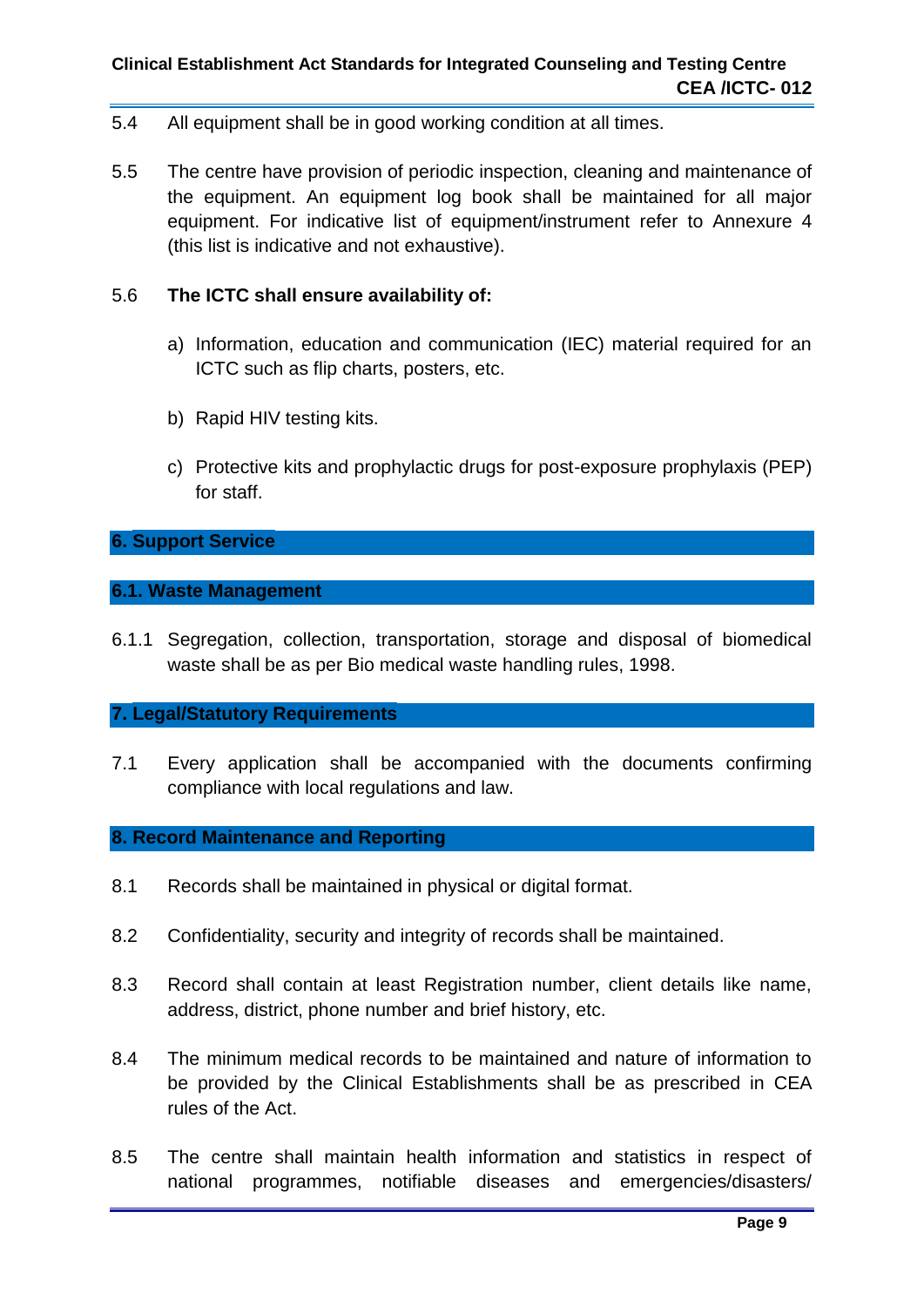epidemics and furnish the same to the district authorities in the prescribed formats and frequency.

8.6 The centre shall have various registers maintained as per Annexure 5 (This list is indicative not exhaustive).

#### **9. Others**

#### **9.1Registration**

- 9.1.1 Every client/patient visiting the facility shall be registered at the registration counter.
- 9.1.2 All the relevant records pertaining to the programme shall be maintained.

#### **9.2Consent and Assessment**

- 9.2.1 **Informed Consent:** Informed consent shall be obtained from the client / patient/ next of kin/ legal guardian as and when required as per the prevailing guidelines / rules and regulations in the language patient can understand (e.g. HIV testing).
- 9.2.2 Each client/patient shall undergo an assessment and the same shall be documented legiblyin relevant record.
- 9.2.3 ICTC shall ensure that each client/patient is provided pre-test information/counselling, post-test counseling and follow-up counselling in a friendly atmosphere.
- 9.2.4 In ICTCs which do not have a doctor such as mobile ICTCs and ICTCs located in hot spots, the counsellor is authorized to sign the counselling and testing reports after duly verifying the records. The ICTC manager shall crosscheck at regular intervals the reports signed by the counsellor.
- 9.2.5 Records of all such assessments shall be maintained as per applicable laws.

#### **9.3Infection Control**

- 9.3.1 Adherence to standard precautions shall be maintained by all staff.
- 9.3.2 Running tap water for hand washing of staff shall be available.
- 9.3.3 Sanitation of the toilets and hygiene of the staff shall be maintained.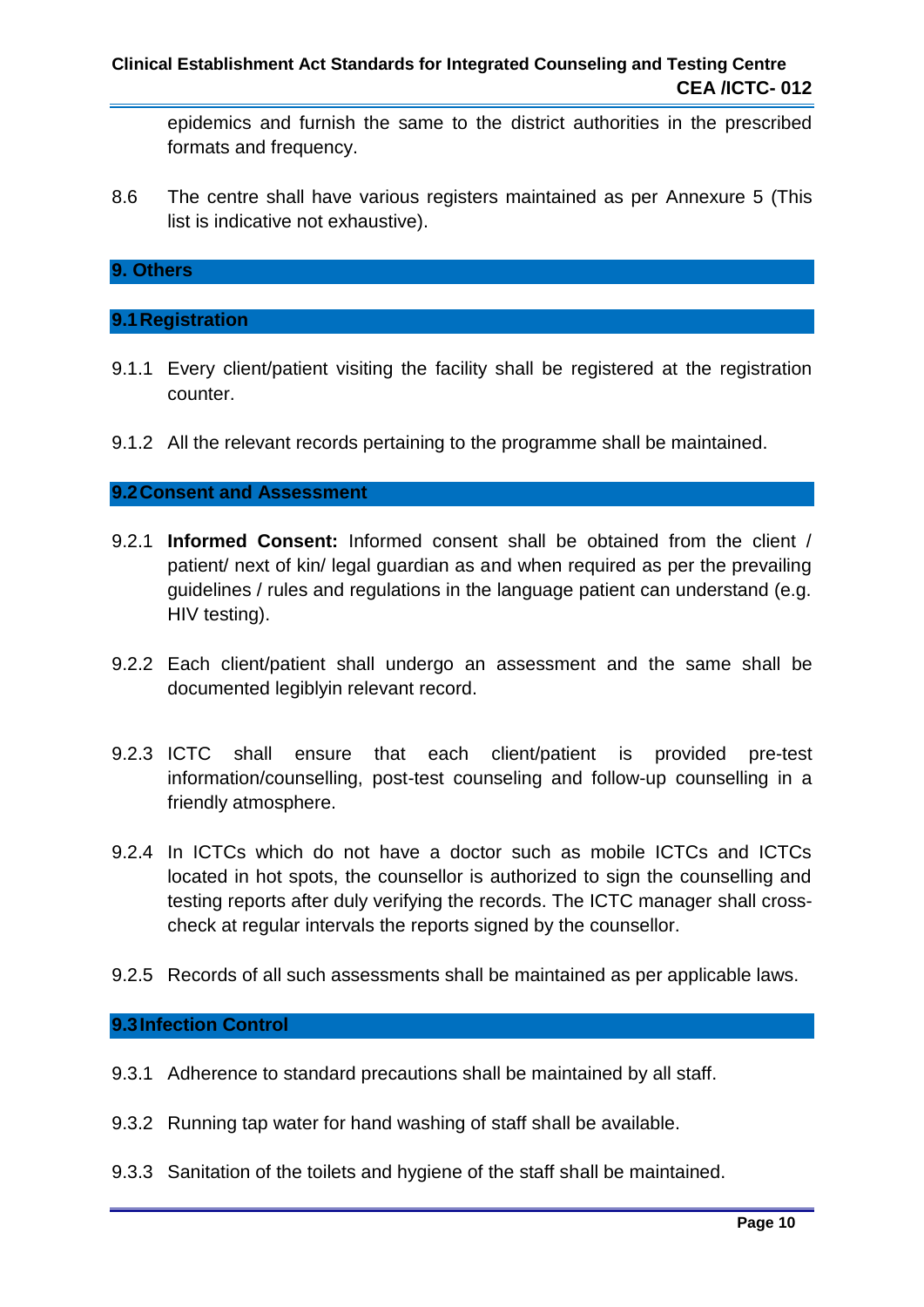- 9.3.4 Mopping of all areas with clean mops and disinfectant shall be done at least once a day.
- 9.3.5 Adequate amount of bleaching solution shall be available for disinfection purpose and mopping of all areas with disinfectant shall be done at least once a day.
- 9.3.6 Facility for syringe and needle destruction shall be available and practiced.
- 9.3.7 Drugs for PEP shall be made available to any staff member who is accidentally exposed to HIV in all facilities which have an ICTC as early as 2 hours and within 24 hours of the accidental exposure and not later than 72 hours.
- 9.3.8 The facility shall have an assigned PEP focal point/person.

#### **10. References**

10.1 Operational Guidelines for Integrated Counseling and Testing Centres, July 2007, National Aids Control Organization, Ministry of Health and Family welfare, Government of India and its amendments if any.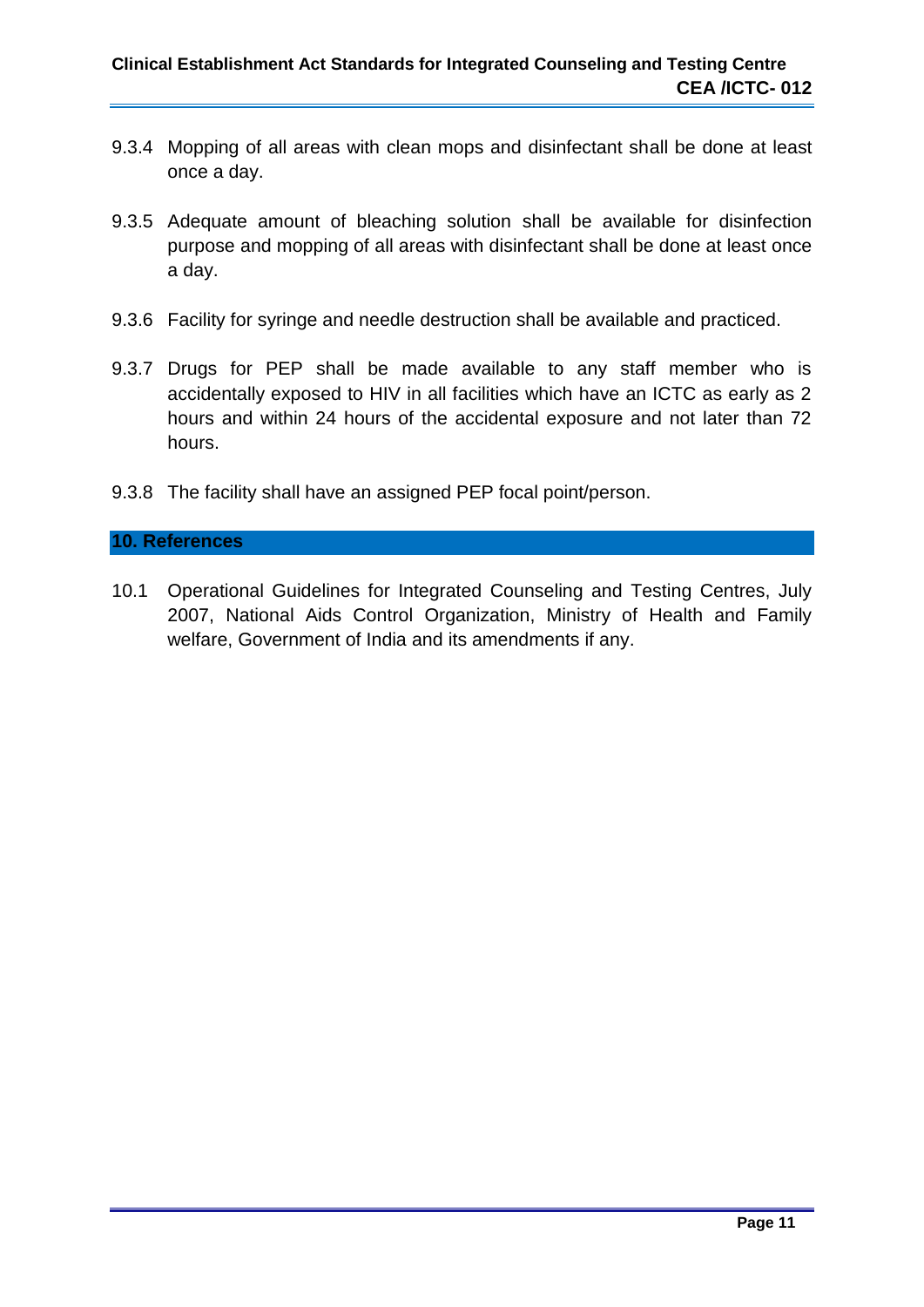#### **Norms for Setting up an ICTC**

#### **1. Government health sector**

An ICTC can be set up in any government health facility such as a medical college, district hospital, subdistrict hospital, community health centre (CHC) or a 24-hour primary health centre (PHC) which caters to a population of 30,000– 40,000 and has:

- a) a minimum of 30 beds,
- b) >50 deliveries in a month, or
- c) a TB microscopy centre.

#### **2. Private/not-for-profit sector**

ICTCs can be set up in the private/not-for-profit sector in a facility which meets any of the criteria given below:

- a) Maternity homes/hospitals with >50 deliveries in a month in "A" and "B" category
- b) Districts and >100 deliveries in a month in "C" and "D" category districts;
- c) Hospitals/clinics which treat >100 TB patients in a month;
- d) Hospitals/clinics which have a case load of >100 sexually transmitted infections (STIs) in a month;
- e) Diagnostic laboratories which perform >150 diagnostic HIV tests in a month;
- f) Industrial zones that employ a large number of people, particularly migrants/casual
- g) Labour on an informal/contractual basis.

#### **3. Public sector/other government departments**

ICTCs can be set up by public sector organizations/other government departments. Some suggested locations are: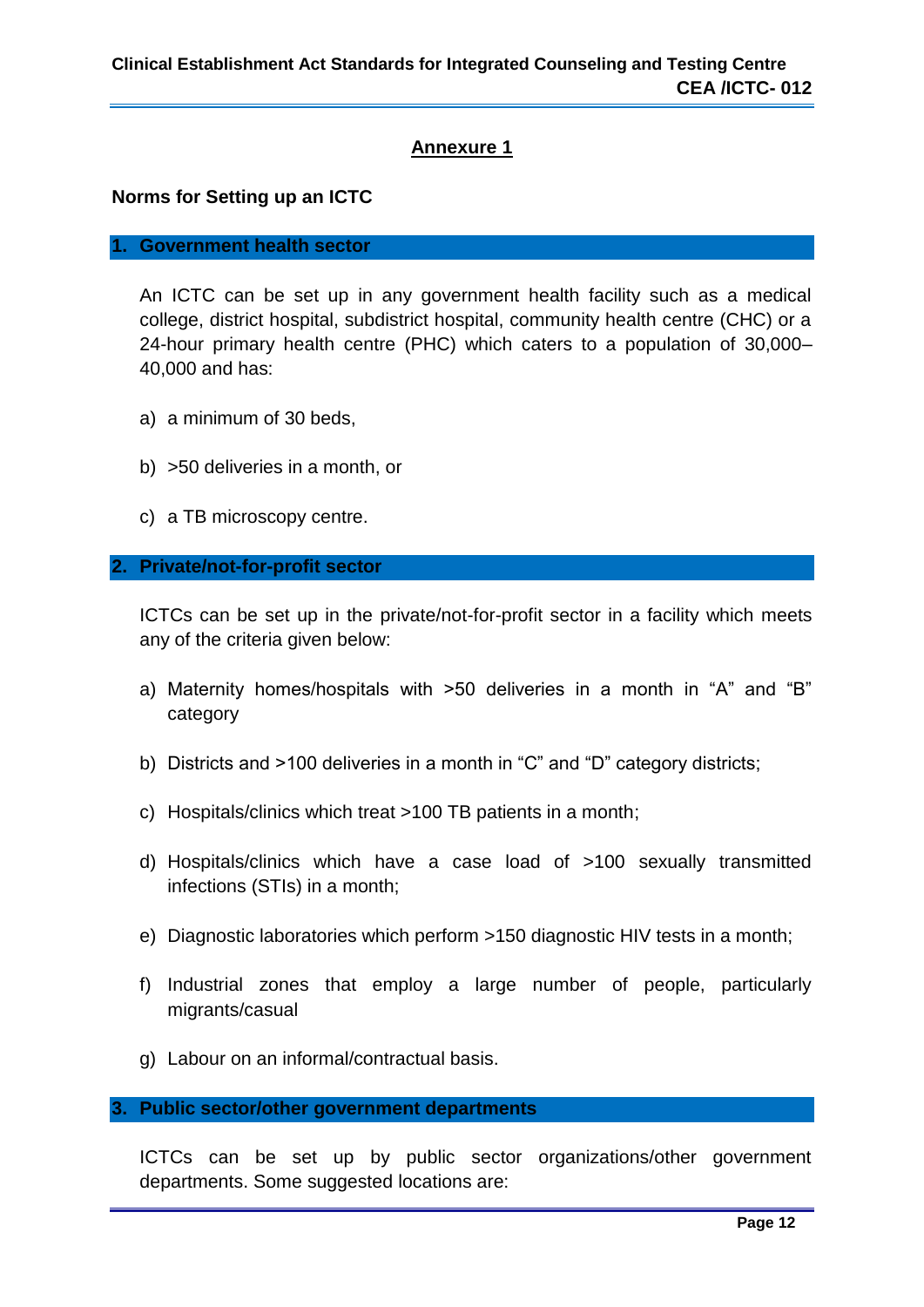#### **Clinical Establishment Act Standards for Integrated Counseling and Testing Centre CEA /ICTC- 012**

- a) Railway stations and bus terminals located at major junctions on trunk routes and
- b) handle a large volume of passengers every day:
- c) Central prisons with a large number of inmates;
- d) Health facilities run by State/Central Police Organizations/Armed Forces;
- e) Health facilities run by public sector organizations catering to large volumes of
- a. migrant workers;
- f) Health facilities run by public sector organizations which handle >100 deliveries in amonth or have a TB microscopy centre;
- g) Public sector organizations such as those in the mining industry which employ largenumber of persons, particularly migrants/casual labour;
- h) University campuses.

#### **4. NGO sector**

#### **4.1 ICTCs can be set up in the NGO sector in**

- a) Hot spots such as dhabas, halting points on highways, markets, fairs, etc. where there is a congregation of high-risk groups and their clients;
- b) TB microscopy centres/Reproductive and Child Health (RCH) centres run by NGOs.

An ICTC may be located in health facilities owned by the government, in the private/not for- profit sector, in public sector organizations/other government departments such as the Railways, Employees' State Insurance Department (ESID), etc. and in sectors where nongovernmental organizations (NGOs) have a presence. In the health facility, the ICTC should be well coordinated with the Department of Medicine, Microbiology, Obstetrics and Gynaecology, Paediatrics, Psychiatry, Dermatology, Preventive and Social Medicine, etc. As the HIV test is a relatively low-cost test and since the risk perception is generally low, travelling a long distance to get tested could be a strong disincentive. Therefore, it is important to ensure that facilities for counselling and testing be located as close to the people as possible. ICTCs should ideally be located such that they provide maximum access to at-risk/vulnerable populations.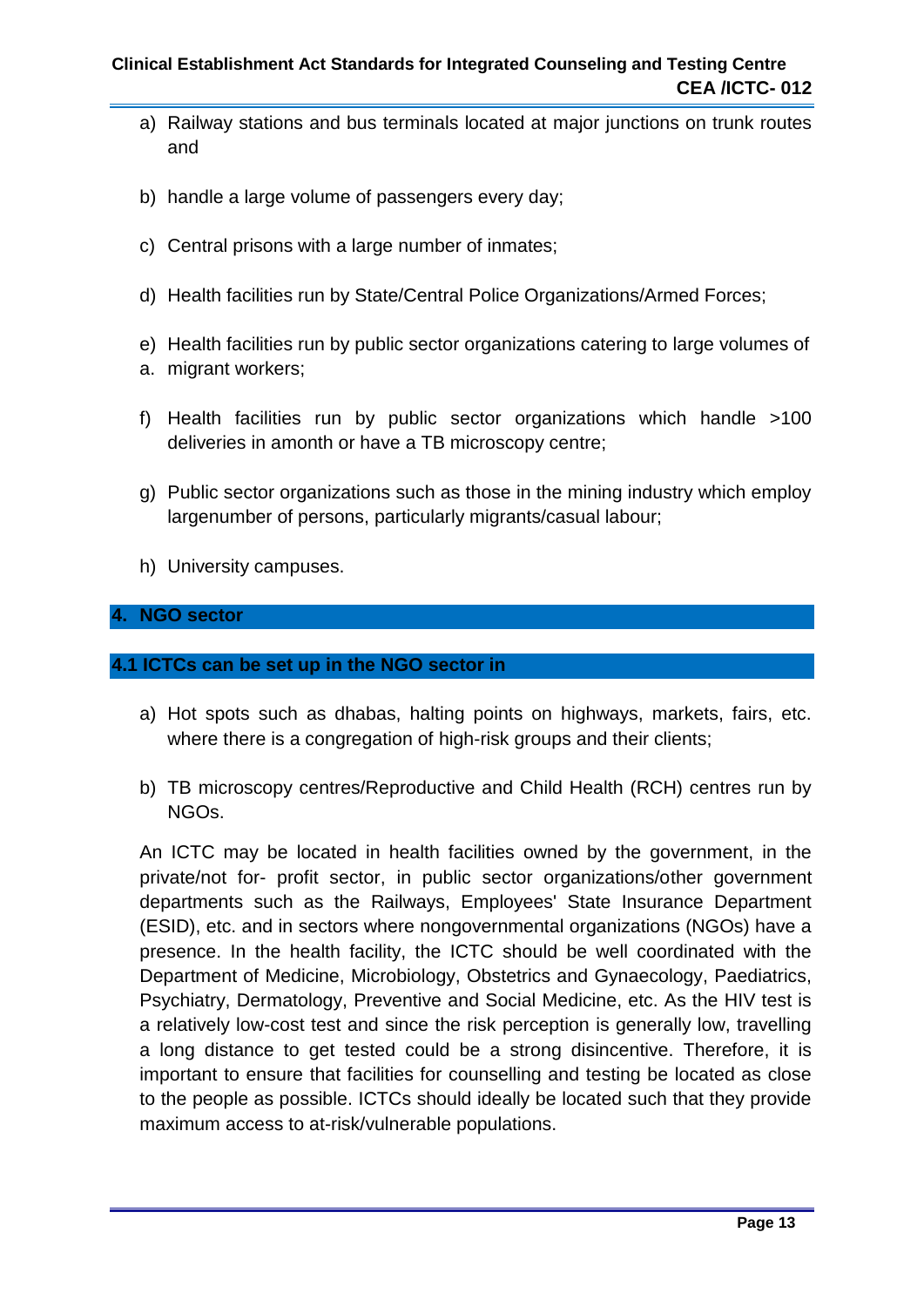## **Furniture and Fixtures**

#### **The minimum requirement of furniture for a counselling room in an ICTC are:**

- a) Desk for the counselor.
- b) 10–15 chairs for one-on-one and group counselling sessions as well as for the waiting area.
- c) Lockable filing cabinet for keeping records.
- d) Computer with printer and UPS.
- e) Computer table, preferably with a chair.
- f) Waste basket.
- g) TV and DVD player in a lockable stand for provision of information on HIV/AIDS, non-communicable disease, etc. to clients.
- h) Posters and information materials on the walls.
- i) Communication aids such as flip charts.
- j) Condom use demonstration models.
- k) Leaflets/pamphlets as take-home material for clients.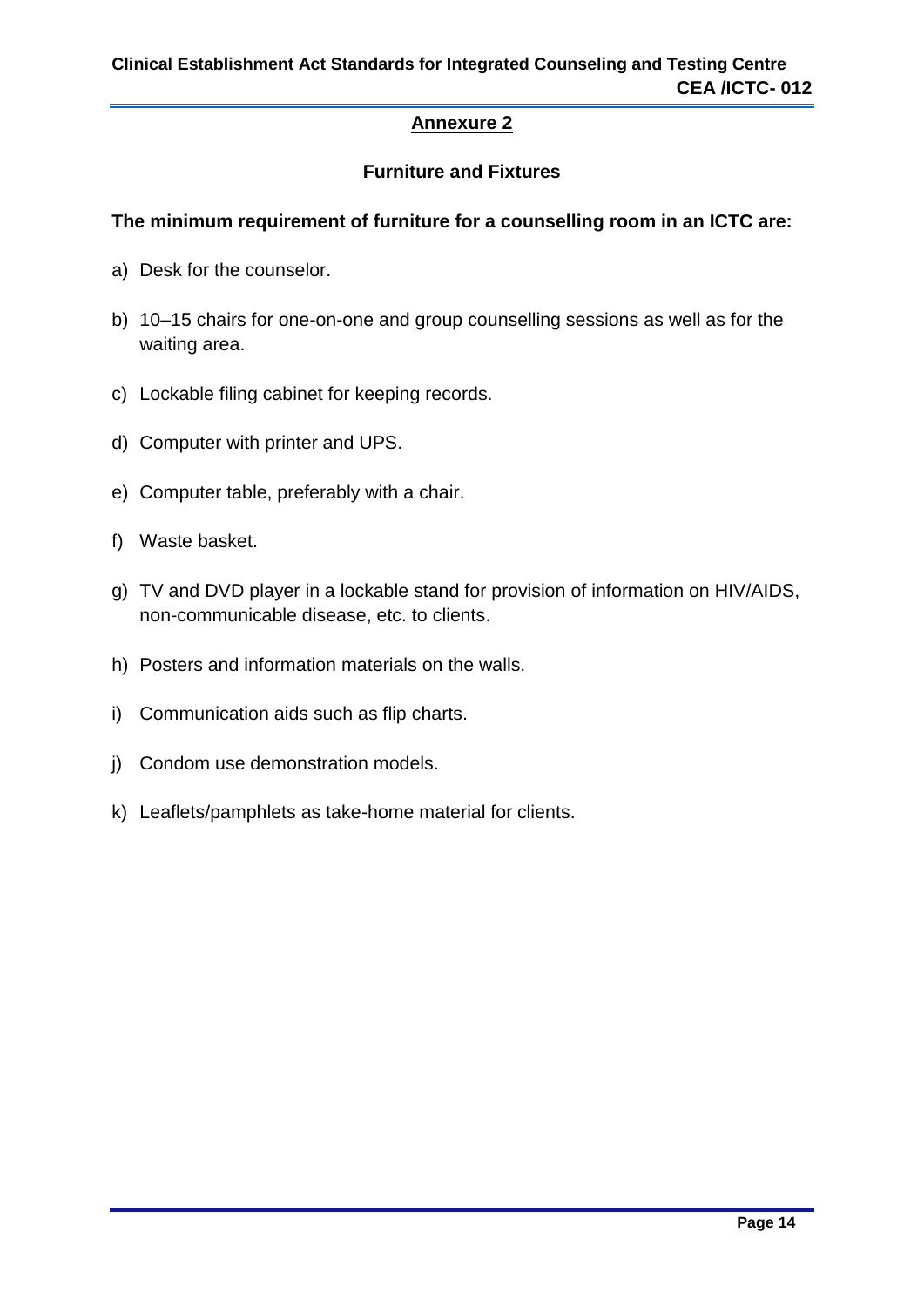## **Human Resource Requirements**

- 1.1**Manager (Medical officer)-1:** The administrative head of the facility where the ICTC is located must identify and nominate a medical officer as manager incharge of the ICTC.
- 1.2**Counsellor-1:** The counsellor should be a graduate in Psychology/Social Work/Sociology/Anthropology/ Human Development or hold a diploma in Nursing with a minimum of 3–5 years of experience in the field of HIV/AIDS. In the case of those recruited from the community of people infected with or affected by HIV/AIDS, graduates from any field or those with a diploma in Nursing may be considered if they have a minimum of one year of experience in the field of HIV/AIDS.
- 1.3**Lab Technican-1:** Should hold a Diploma in Medical Laboratory Technology (DMLT) from an institution which is approved by the state government. The services of existing LTs who do not hold a DMLT may be continued if they have done a Certificate Course in Medical Laboratory Technology and have more than 5 years' experience of working in the ICTC.
- 1.4**An outreach worker would be necessary in high-prevalence districts:**  Outreach workers should be educated at least till the eighth standard with reasonable writing and speaking skills, and should be from the community of people who are infected with or affected by HIV/AIDS. A person affected with HIV/AIDS may be the spouse or the son/daughter of a person infected with HIV/AIDS. It is desirable that outreach workers should have passed the tenth standard and are women. Outreach workers are recommended only in ICTCs which are located in high-prevalence settings such as in A and B category districts.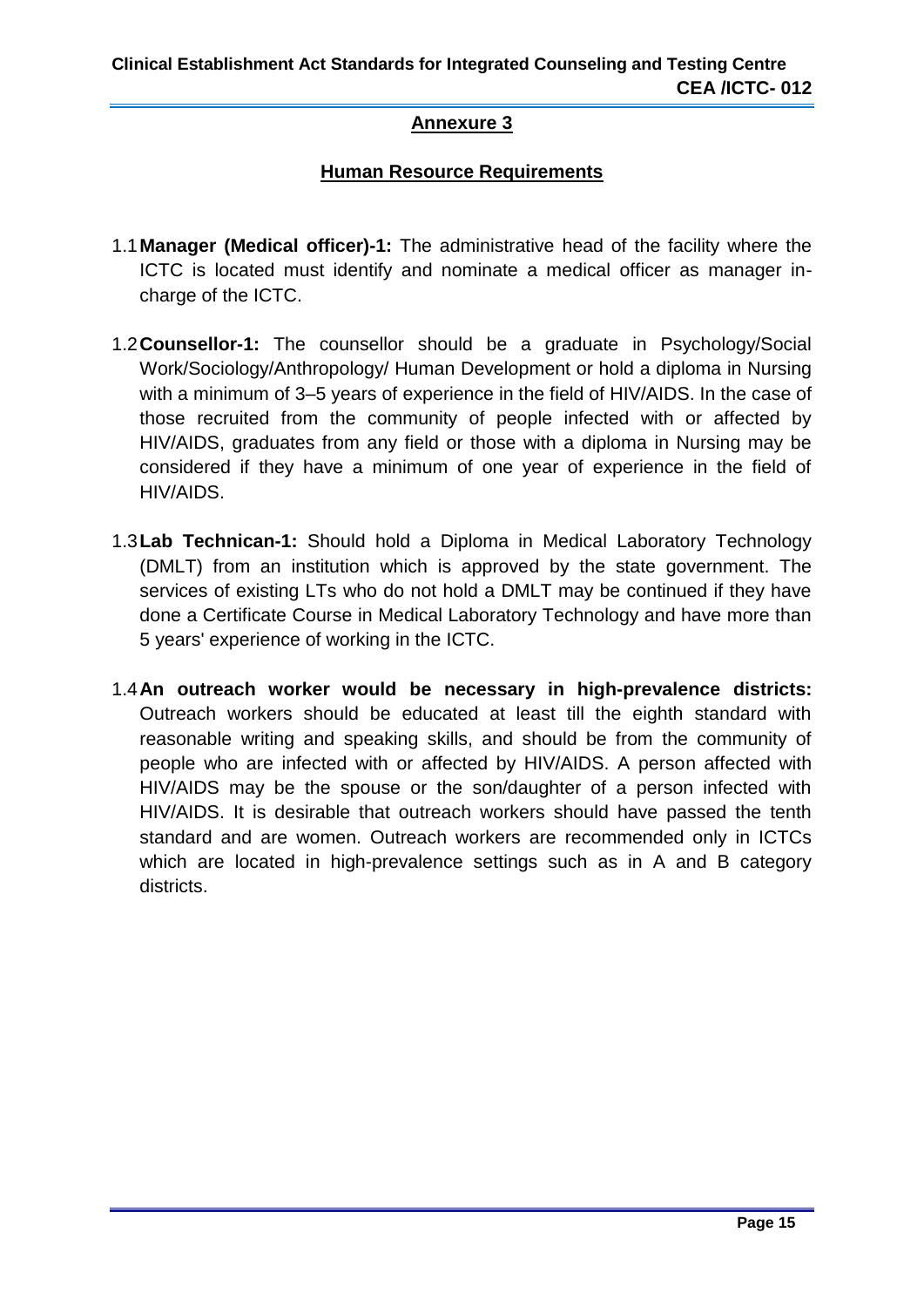## **Equipments / Instruments / Consumables**

- 1. **The equipment required for testing in an ICTC are:**
	- a) Refrigerator
	- b) Centrifuge
	- c) Needle destroyer
	- d) Micropipette
	- e) Colour-coded waste disposal bins.
- 2. **The consumables required for collection and testing of blood in an ICTC are:**
	- a) Sterile needles and syringes
	- b) Disposable gloves
	- c) Vials and tubes for collection and storage of blood
	- d) Cotton swabs
	- e) Cleaning material such as spirit/antiseptic lotion
	- f) Bleach/hypochlorite solution
	- g) Microtips for use in micropipettes.
	- h) Prophylactic nevirapine tablets and syrup (for HIV-positive pregnant women and their infants).
	- i) Contraceptives.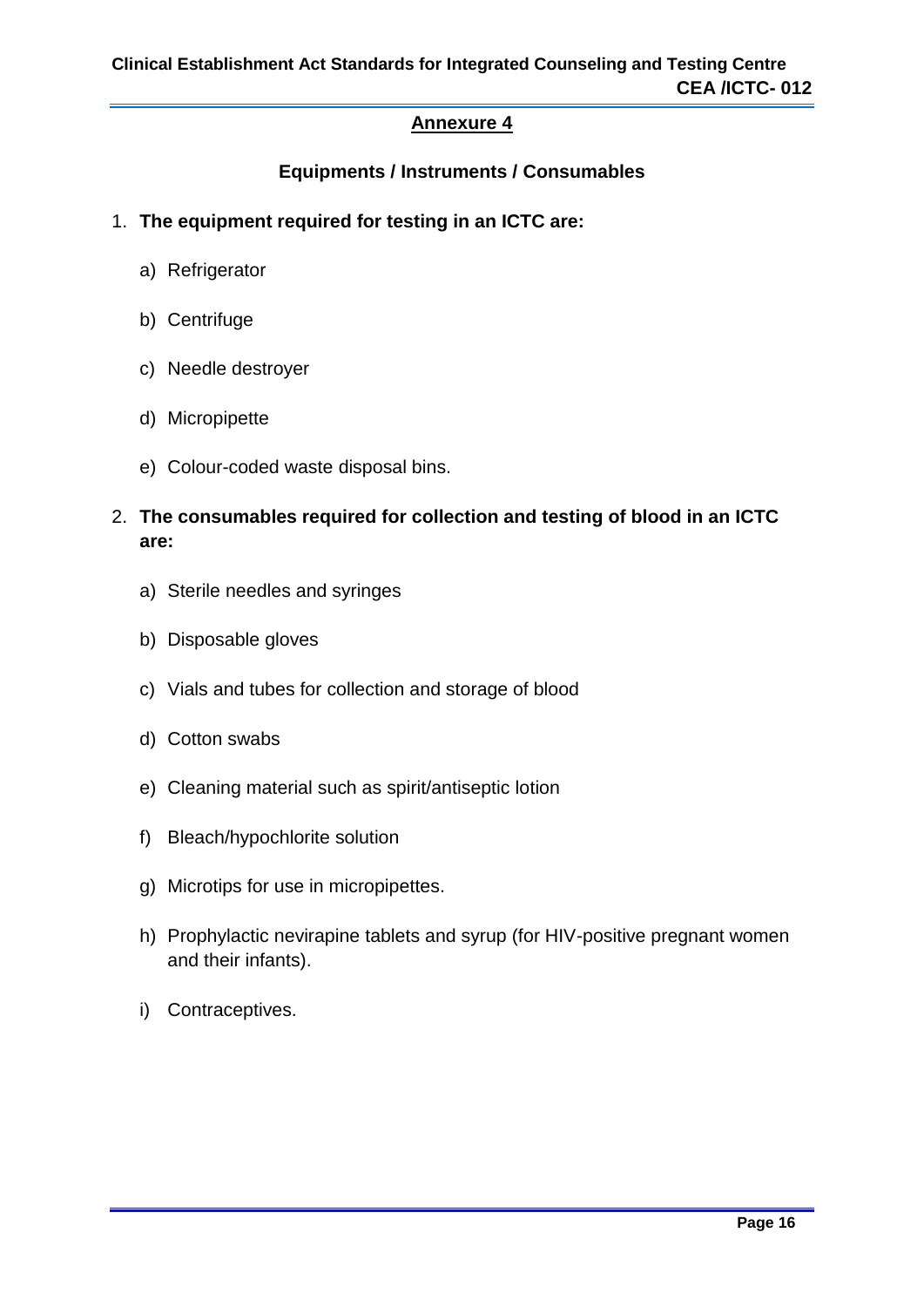#### **Records / Registers to be maintained:**

- a) PID Register for General Clients and Pregnant Women
- b) ICTC Register for General Cleints (Non-ANC Cases)
- c) ICTC Register for ANC Clients
- d) ICTC Post-natal Follow-up Register
- e) ICTC HIV–TB Collaborative Activities Register
- f) Laboratory register
- g) Stock Register
- h) Monthly reports
- i) Monthly ICTC report on the number of clients counselled, tested, HIV status, NVP administration, and gender and age-wise distribution
- j) Monthly HIV–TB report on HIV–TB collaborative activities
- k) Details of referrals to and from various facilities
- l) Stock of drugs, equipment and consumables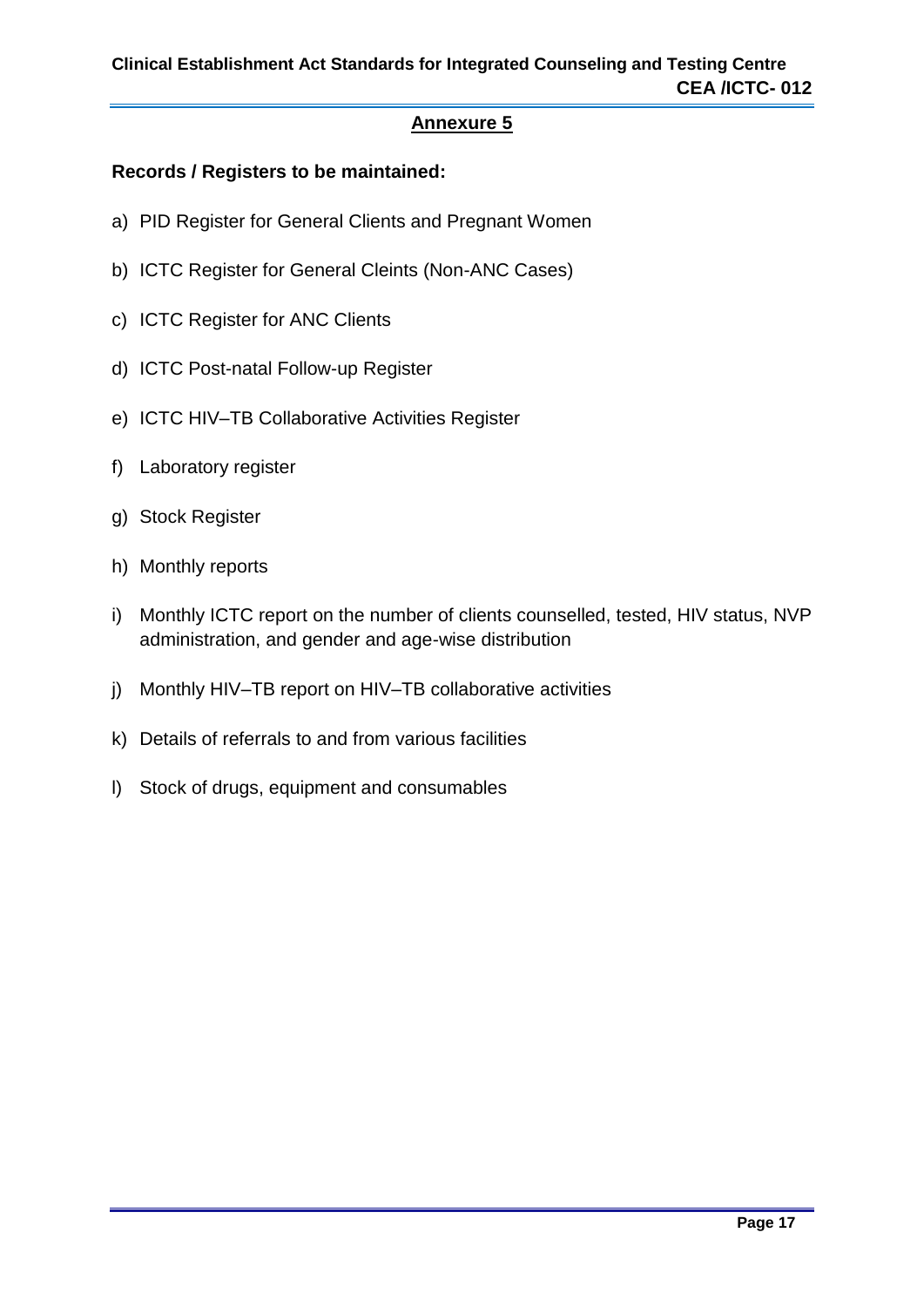| <b>Glossary</b> |
|-----------------|
|                 |

| <b>Volunatry</b>                                     | Seeking knowledge of the HIV status is voluntary. The decision<br>to pursue testing for HIV must be made by the client who seeks<br>counselling and testing services.                                                                                                                                                                                                                                                                                                                                                                                |
|------------------------------------------------------|------------------------------------------------------------------------------------------------------------------------------------------------------------------------------------------------------------------------------------------------------------------------------------------------------------------------------------------------------------------------------------------------------------------------------------------------------------------------------------------------------------------------------------------------------|
| <b>Client</b>                                        | A person seeking health-care services, including in an ICTC, is a<br>client and not a patient. Patients are considered passive<br>recipients of treatment/care/hospitalization, whereas clients are<br>"consumers" who make a choice whether or not to avail of a<br>certain service.                                                                                                                                                                                                                                                                |
| "Self-referred<br>clients"                           | "Self-referred clients" or direct walk-in clients are clients who<br>present themselves at the ICTC of their own volition and free<br>will. The motivation to visit and avail of ICTC services could be<br>based on individual risk behaviour or information and advice<br>received, for example, from a newspaper advertisement, a<br>friend, sexual partner or NGO.                                                                                                                                                                                |
| "Provider-<br>referred clients"                      | "Provider-referred clients" are clients who are referred by health-<br>care providers to the ICTC for HIV counselling and testing based<br>on clinical symptoms suggestive of an HIV infection. An HIV test<br>as part of the medical investigation can be beneficial for their<br>ongoing medical care and treatment. The decision to undergo an<br>HIV test is voluntary but should be encouraged in view of the<br>clinical benefits. Not undergoing an HIV test should not lead to<br>withholding required medical investigations or operations. |
| <b>Confidential</b>                                  | Information gathered during counselling must not be shared with<br>others. The HIV test result must be reported only to the client<br>unless the client states the desire to share the test result with a<br>family member, partner or close friend. Confidentiality is defined<br>as the state of being "private". Maintaining the client's privacy by<br>restricting access to personal and confidential information,<br>especially HIV test results, demonstrates sensitivity towards and<br>respect for the basic rights of the client.          |
| <b>Informed</b><br><b>consent for HIV</b><br>testing | The client agrees to HIV testing through giving his/her informed<br>consent. Informed consent is a deliberate and autonomous<br>permission given by a client to a health-care provider to proceed<br>with the proposed HIV test procedure. This permission is based<br>on an adequate understanding of the advantages, risks,<br>potential consequences and implications of an HIV test result,                                                                                                                                                      |